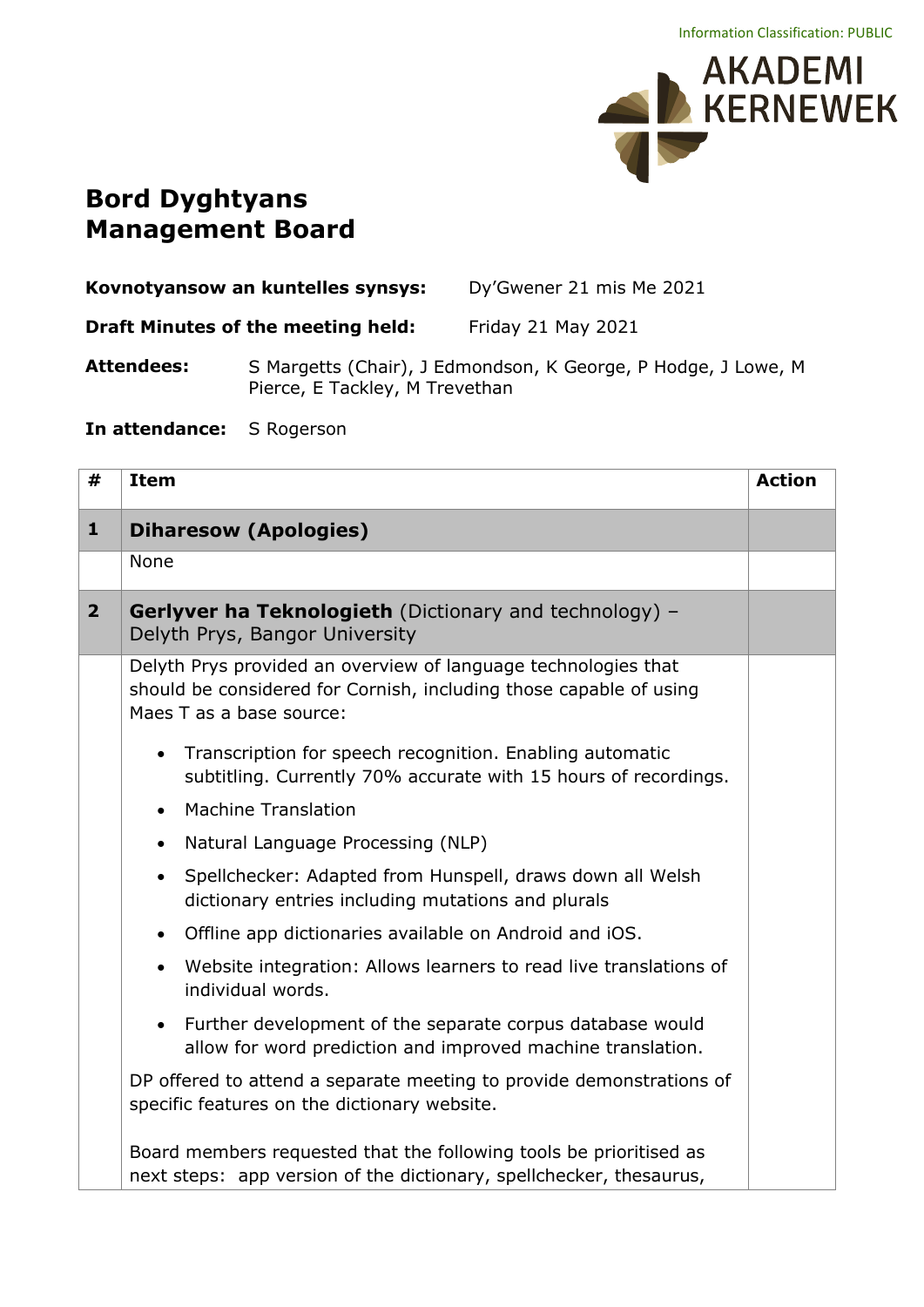| #                       | <b>Item</b>                                                                                                                                                                                                                                                                                                                                                                                                                                                                                                                                                                                                                                                                                                                                                                                   | <b>Action</b> |
|-------------------------|-----------------------------------------------------------------------------------------------------------------------------------------------------------------------------------------------------------------------------------------------------------------------------------------------------------------------------------------------------------------------------------------------------------------------------------------------------------------------------------------------------------------------------------------------------------------------------------------------------------------------------------------------------------------------------------------------------------------------------------------------------------------------------------------------|---------------|
|                         | parts of speech tagging.                                                                                                                                                                                                                                                                                                                                                                                                                                                                                                                                                                                                                                                                                                                                                                      |               |
| 3                       | Kovnotennow an kuntelles 19/03/2021 (Minutes of the<br>meeting 19/03/2021)                                                                                                                                                                                                                                                                                                                                                                                                                                                                                                                                                                                                                                                                                                                    |               |
|                         | Minutes of the meeting dated 19 March 2021 were read and agreed.                                                                                                                                                                                                                                                                                                                                                                                                                                                                                                                                                                                                                                                                                                                              |               |
|                         | Proposed: MP; Seconder: ET; accepted by a show of hands.                                                                                                                                                                                                                                                                                                                                                                                                                                                                                                                                                                                                                                                                                                                                      |               |
| $\overline{\mathbf{4}}$ | <b>Maters ow sordya</b> (Matters arising)                                                                                                                                                                                                                                                                                                                                                                                                                                                                                                                                                                                                                                                                                                                                                     |               |
|                         | <b>Pending actions</b>                                                                                                                                                                                                                                                                                                                                                                                                                                                                                                                                                                                                                                                                                                                                                                        |               |
|                         | <b>COMPLETED ACTION:</b> Delyth Prys to present to the Board on<br>technology options and prioritisation.                                                                                                                                                                                                                                                                                                                                                                                                                                                                                                                                                                                                                                                                                     |               |
|                         | DEFERRED ACTION, 22 January 2021, item 5: MT to draft a<br>digital framework for discussion.                                                                                                                                                                                                                                                                                                                                                                                                                                                                                                                                                                                                                                                                                                  | <b>MT</b>     |
| 5                       | <b>Steus an FSS</b> (Specification for the SWF)                                                                                                                                                                                                                                                                                                                                                                                                                                                                                                                                                                                                                                                                                                                                               |               |
|                         | <b>Pending actions</b><br>DEFERRED ACTION, 18 September 2020, item 9: MT to<br>recirculate the meeting notes from the Special Board meeting in<br>August on the "Proposal for a joined-up Standard Written Form" when<br>the 2014 consolidated spec had been published.<br><b>COMPLETED ACTION: JL to circulate the draft consolidated spec to</b><br>Board members in February.                                                                                                                                                                                                                                                                                                                                                                                                              | <b>MT</b>     |
|                         | 2 <sup>nd</sup> edition SWF Specification                                                                                                                                                                                                                                                                                                                                                                                                                                                                                                                                                                                                                                                                                                                                                     |               |
|                         | The following points were agreed as corrections to the $2^{nd}$ edition of<br>the specification:<br><b>3. 13. <uw>:</uw></b> Correct "these words are currently spelled bugh,<br>dewon, gew, and syw respectively" to "these words are<br>currently spelled bugh, duwon, gew, and soov respectively".<br><b>3.17. Vowel length:</b> Correct the headings "Words with<br>Unpredictably Long Vowels in the SWF" to "Examples of <ow><br/>in the SWF". KG noted this table is not unpredictable.<br/>3.18 Vocalic alternation: Remove menydh/menedhyow from<br/>table titled "Unstressed <y> in Final Syllable of Root Becomes<br/><math>\langle e \rangle</math>" – and for related words in the dictionary to be corrected<br/>to retain <menydh-> (menedhyer, menedhyores,</menydh-></y></ow> |               |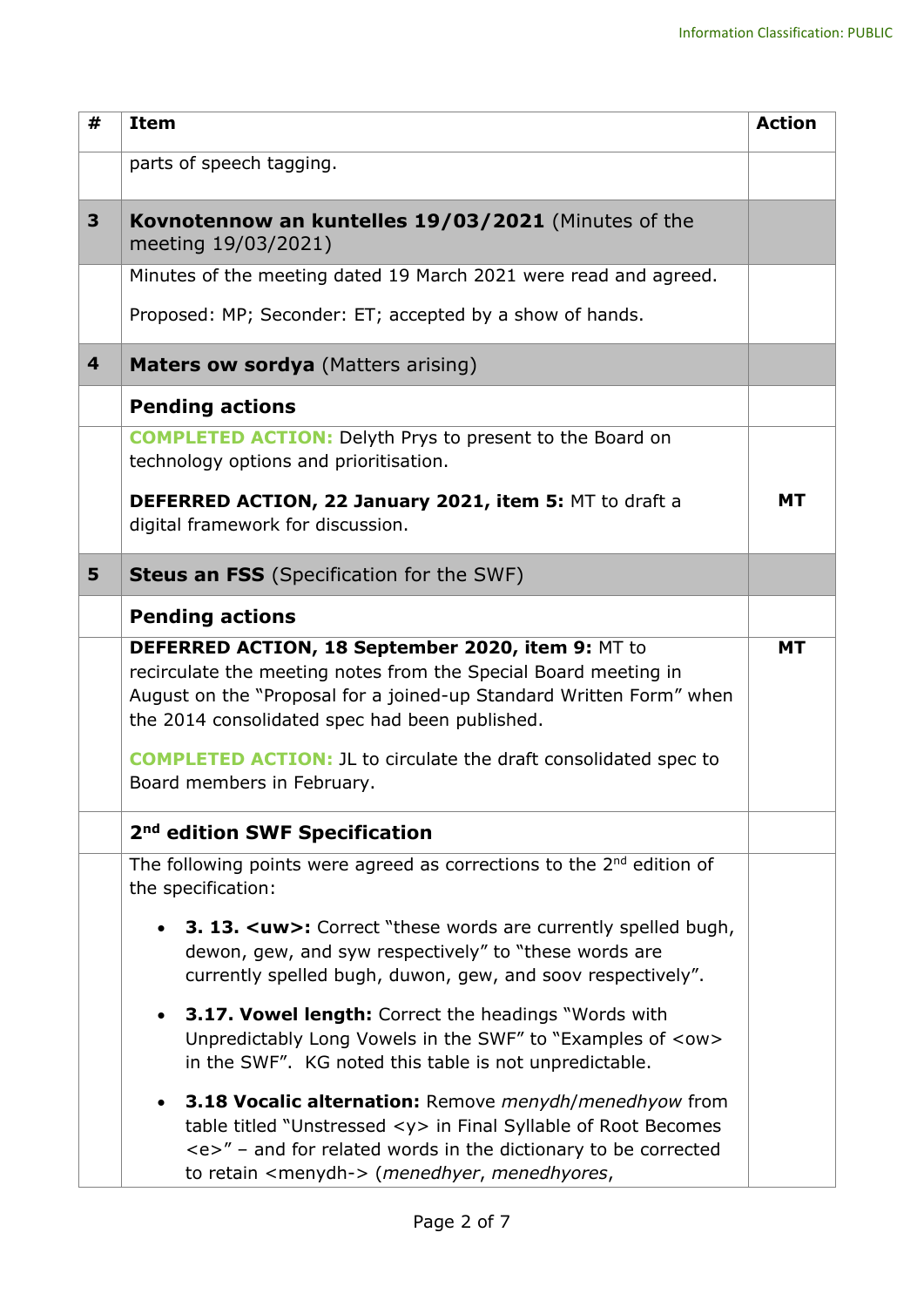| # | <b>Item</b>                                                                                                                                                                                                                                                                                                                                                                                                                                                                                                                          | <b>Action</b> |
|---|--------------------------------------------------------------------------------------------------------------------------------------------------------------------------------------------------------------------------------------------------------------------------------------------------------------------------------------------------------------------------------------------------------------------------------------------------------------------------------------------------------------------------------------|---------------|
|   | menedhorieth).                                                                                                                                                                                                                                                                                                                                                                                                                                                                                                                       |               |
|   | 4.1 Double sonorants: Correct pennglin to the dictionary<br>$\bullet$<br>spelling penn glin.                                                                                                                                                                                                                                                                                                                                                                                                                                         |               |
|   | <b>4.2 Voiceless Stops:</b> Amend wording, bringing forward text<br>$\bullet$<br>from page 25, to state:                                                                                                                                                                                                                                                                                                                                                                                                                             |               |
|   | 4.2 (1) The single voiceless stops [p t] are usually<br>$\circ$<br>written $\langle p \rangle$ t>. In word-final position, the voiceless<br>stops $[p t]$ are normally written $[-p, -t]$ , and are<br>commonly preceded by a short vowel. In word-final<br>position of monosyllabic loanwords, the voiceless stops [p]<br>t] are written $\langle$ -pp, -tt $\rangle$ after a short vowel.<br>4.5 Sibilants: Correct dictionary entries leshanow to les-hanow<br>$\bullet$<br>and leshwor to les-hwor avoiding <sh> confusion.</sh> |               |
|   | 4.8 Affricates: Agreed move to /ch/ as discussed at last<br>$\bullet$<br>extraordinary Board meeting on 23 April 2021.                                                                                                                                                                                                                                                                                                                                                                                                               |               |
|   | Change <i>imaj</i> 'image' to <i>imach</i> .                                                                                                                                                                                                                                                                                                                                                                                                                                                                                         |               |
|   | Verbs, gul~gwul 'do, make' (p.44): Correct Conditional<br>$\bullet$<br>(Pluperfect) RLC stem from "gress-" to "gwress-".                                                                                                                                                                                                                                                                                                                                                                                                             |               |
|   | <b>Verbs, gallos 'can, be able':</b> Agreed to standardise the verb<br>$\bullet$<br>stem -II- in the preterite and conditional tenses of verbs with<br>both -II- and -rr-. Verbs with -mm- and -nn- require the<br>alternation between single and double letters to indicate pre-<br>occlusion so no change required.                                                                                                                                                                                                                |               |
|   | Noted that further research was required on the translation for "woe",<br>currently spelled gew.                                                                                                                                                                                                                                                                                                                                                                                                                                     |               |
|   | MT to retain a tracked changes version of the revised specification on<br>file as edition 2 of the Specifiction for reference. This document is a<br>consolidation of the original SWF Spec plus 2014 Review changes plus<br>clarifications by the Akademi since 2014. Edition 3 will incorporate all<br>these changes as a clean version and be published on the Akademi<br>Kernewek website as the base reference for the Akademi's work.                                                                                          |               |
|   | 3 <sup>rd</sup> Edition SWF Specification                                                                                                                                                                                                                                                                                                                                                                                                                                                                                            |               |
|   | The Board agreed to publish an updated version of the SWF Spec as<br>the 3 <sup>rd</sup> Edition on the Akademi Kernewek website, incorporating all the<br>above changes to the 2 <sup>nd</sup> Edition. This will be the base SWF reference<br>from 2021.                                                                                                                                                                                                                                                                           |               |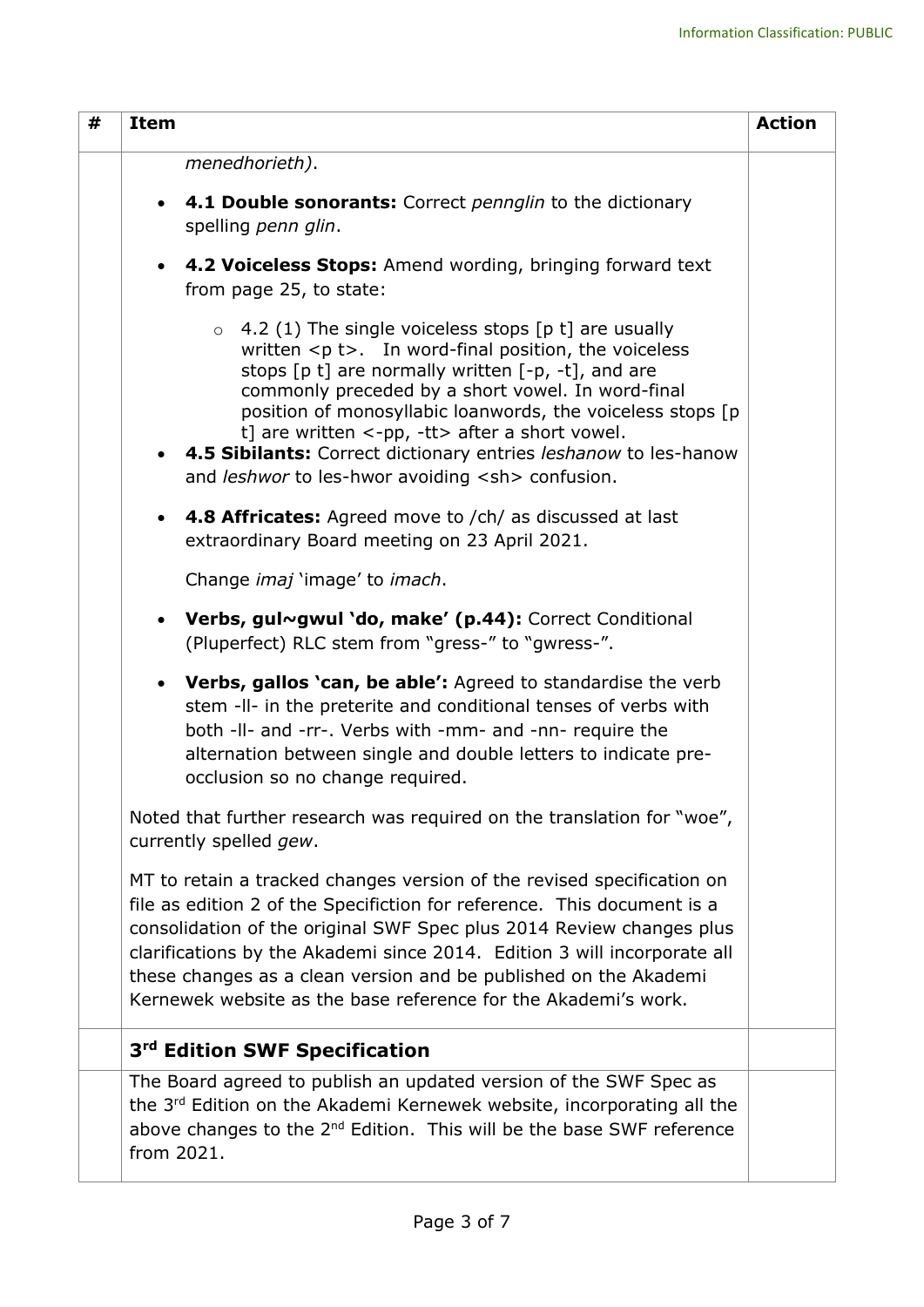| #                       | <b>Item</b>                                                                                                                                                                                                                                           | <b>Action</b> |
|-------------------------|-------------------------------------------------------------------------------------------------------------------------------------------------------------------------------------------------------------------------------------------------------|---------------|
| 6                       | <b>Governans</b> (Governance)                                                                                                                                                                                                                         |               |
|                         | <b>Panel remits</b>                                                                                                                                                                                                                                   |               |
|                         | Deferred to an extraordinary meeting in June 2021.                                                                                                                                                                                                    |               |
| $\overline{\mathbf{z}}$ | <b>Pennskol Karesk (Exeter University)</b>                                                                                                                                                                                                            |               |
|                         | Update on socio-linguistic research unit                                                                                                                                                                                                              |               |
|                         | Discussions have started between Garry Tregidga and Lucy Ellis on<br>establishing a new section of the Institute of Cornish Studies. It would<br>focus on modern use of Cornish language and dialect.                                                 |               |
|                         | The University is proceeding with a new undergraduate module to<br>teach Cornish as a modern language starting in September 2021.                                                                                                                     |               |
| 8                       | <b>Towl ober ha Towlargh</b> (Work plan and budget)                                                                                                                                                                                                   |               |
|                         | End of year report for 2020/21                                                                                                                                                                                                                        |               |
|                         | Deferred to next meeting.                                                                                                                                                                                                                             |               |
|                         | Draft work plan for 2021/22                                                                                                                                                                                                                           |               |
|                         | Deferred to next meeting.                                                                                                                                                                                                                             |               |
|                         | <b>Budget 2021/22</b>                                                                                                                                                                                                                                 |               |
|                         | Deferred to next meeting.                                                                                                                                                                                                                             |               |
|                         | <b>Contribution to Robert Williams's Cornish Lexicon (1865)</b>                                                                                                                                                                                       |               |
|                         | ACTION: MT to determine whether AK funds can be provided as a<br>grant to a third party.                                                                                                                                                              | <b>MT</b>     |
| 9                       | <b>Nowydhheansow an Panellow</b> (Panel updates)                                                                                                                                                                                                      |               |
| a                       | <b>Dictionary</b>                                                                                                                                                                                                                                     |               |
|                         | <b>Pending actions</b>                                                                                                                                                                                                                                |               |
|                         | 18 September 2020, item 6b and 4 Dec 2020, item 8a: MT to<br>discuss fuzzy dictionary searching and adding a 'date last modified'<br>field to the CSV export with Bangor University as part of further<br>development work on the dictionary website. |               |
|                         | Bangor currently collating the next phase of improvements to                                                                                                                                                                                          |               |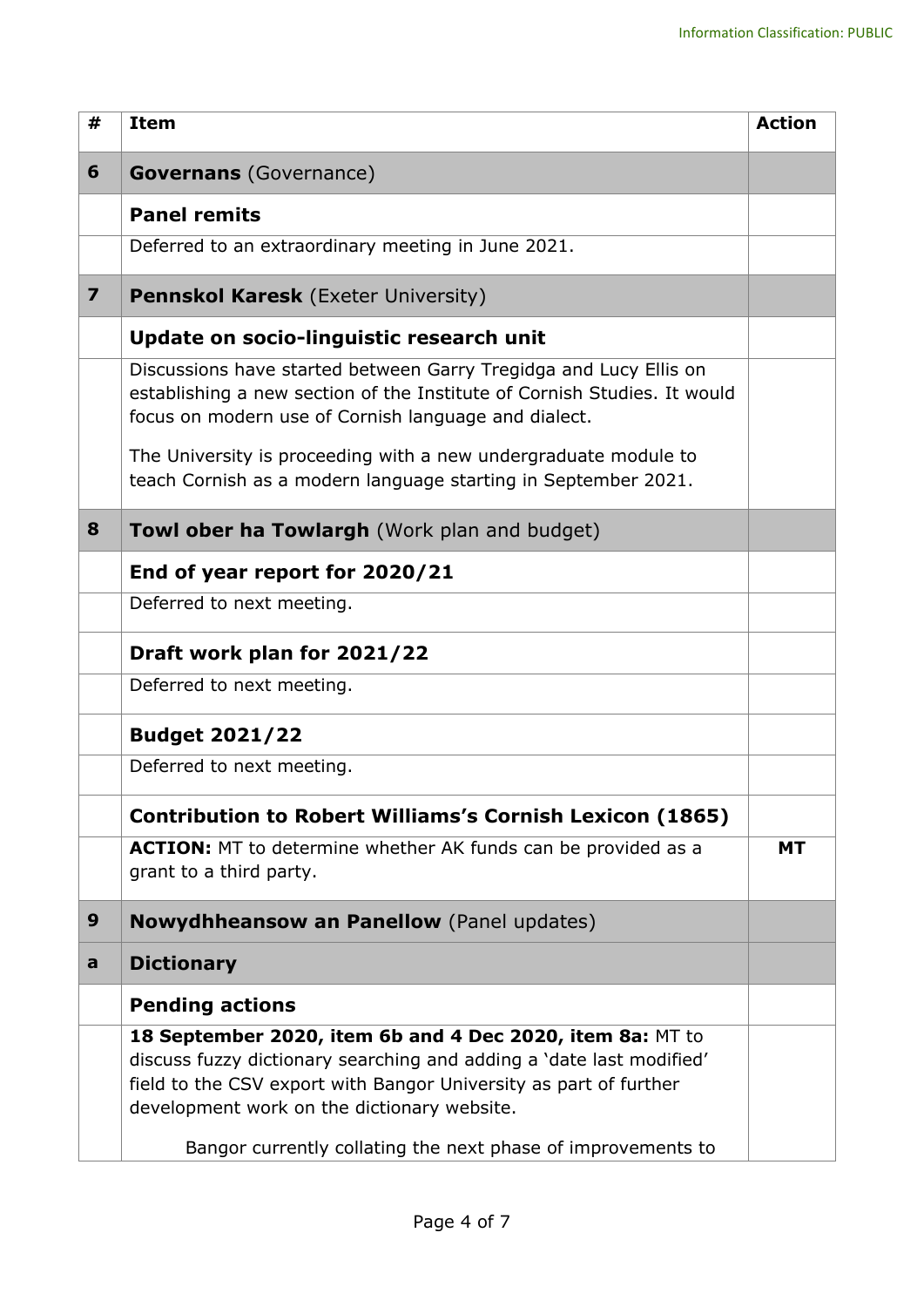| #           | <b>Item</b>                                                                                                                                                                                                                       | <b>Action</b> |
|-------------|-----------------------------------------------------------------------------------------------------------------------------------------------------------------------------------------------------------------------------------|---------------|
|             | the database; to be actioned in May 2021.                                                                                                                                                                                         |               |
|             | <b>COMPLETED ACTION:</b> PDF version of the dictionary be uploaded to<br>reflect the recent work of the Akademi.                                                                                                                  |               |
|             | <b>COMPLETED ACTION: MT, SJR, WM to work on disambiguation of</b><br>dictionary entries in April 2021, and special meeting to be arranged on<br>Panel remits in April 2021.                                                       |               |
|             | Proper processes need to be put in place for further work on the<br>dictionary database and a live policy and process document<br>managed by the Dictionary Panel. July Board to agree new<br>remits for Panels - see item below. |               |
|             | Development of the database (see item $6 -$ Panel remits)                                                                                                                                                                         |               |
|             | <b>ACTION:</b> MT to present a proposal to the Board for further<br>development of the dictionary database in July.                                                                                                               | <b>MT</b>     |
|             | There was a suggestion that dictionary entries would be better<br>formatted as Cornish entries with English equivalents, showing<br>synonyms as a method of disambiguation.                                                       |               |
|             | Fully completed worksheets are required from the Panels for inputting.<br>At present, very few new dictionary entries had cognates and<br>derivations confirmed.                                                                  |               |
| $\mathbf b$ | <b>Termonieth</b> (Terminology)                                                                                                                                                                                                   |               |
|             | <b>Pending actions</b>                                                                                                                                                                                                            |               |
|             | DEFERRED ACTION, 22 January 2021, item 6b: Compass points -<br>approved, subject to removing 'lethowsow' (plural of 'lethes'), adding<br>'navigational' tag to north, soth, est, west, SE, SW, etc.                               | <b>TERM</b>   |
|             | <b>COMPLETED ACTION:</b> MT to recirculate the Terminology worklog for<br>the Terminology Panel to update.                                                                                                                        |               |
|             | <b>Work log</b>                                                                                                                                                                                                                   |               |
|             | A summary of the Terminology lists was presented to the Board; to be<br>used to keep track of each list's approval stage.                                                                                                         |               |
|             | <b>Farming and wrestling terms for approval</b>                                                                                                                                                                                   |               |
|             | <b>AGREED:</b> Farming list approved observing the following notes:                                                                                                                                                               |               |
|             | Omit all headwords with comments; these will be reviewed by<br>$\bullet$                                                                                                                                                          |               |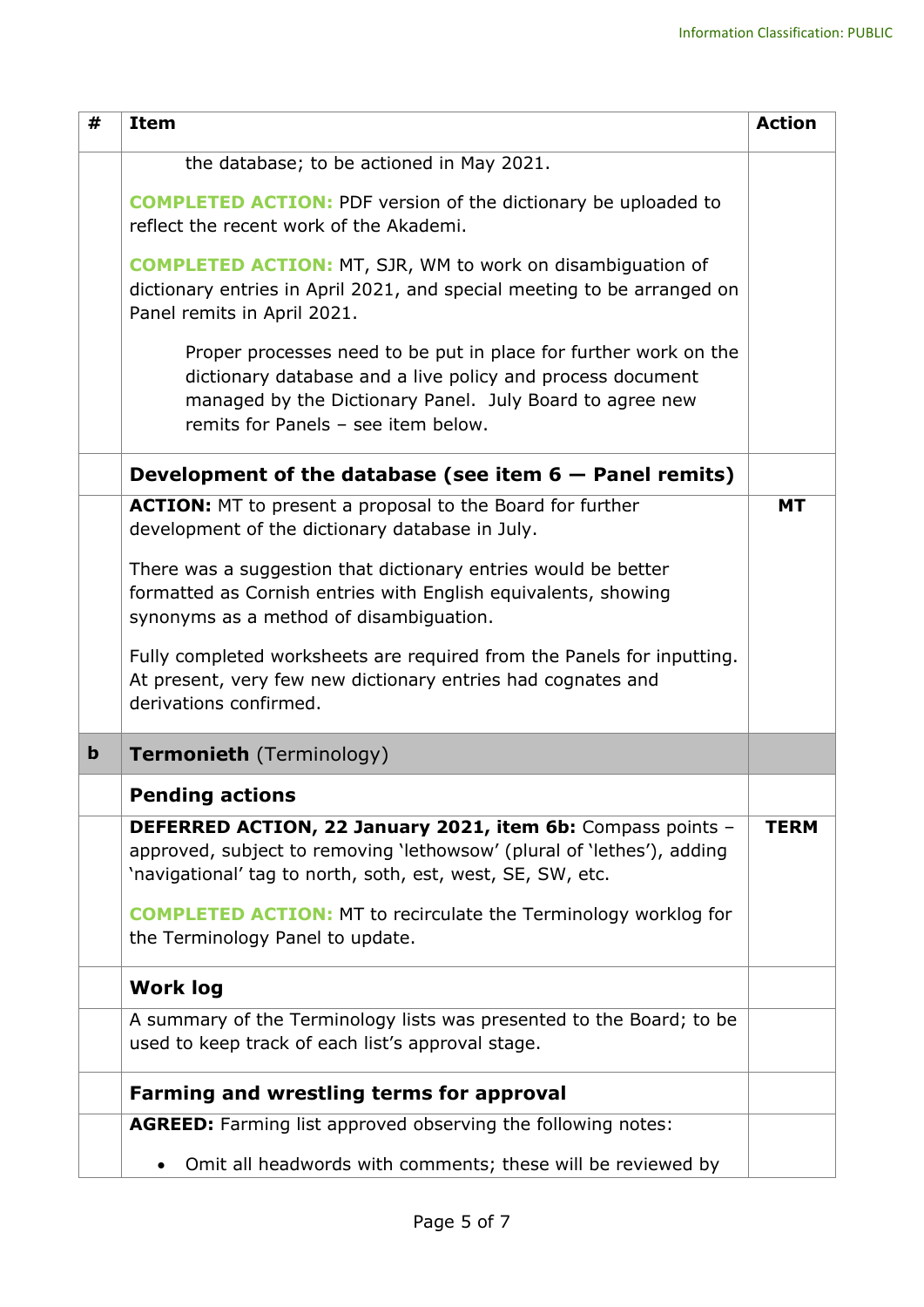| #           | <b>Item</b>                                                                                                                                                                                                                                                                                     | <b>Action</b> |
|-------------|-------------------------------------------------------------------------------------------------------------------------------------------------------------------------------------------------------------------------------------------------------------------------------------------------|---------------|
|             | Terminology and resubmitted for approval.                                                                                                                                                                                                                                                       |               |
|             | Omit any new female professions included in the list as agreed<br>on 4 December 2020.                                                                                                                                                                                                           |               |
|             | <b>AGREED:</b> Wrestling list approved observing the following notes:                                                                                                                                                                                                                           |               |
|             | Flying mare: amend plural from kasegi neyji to kasygi-neyja.<br>Kasygi agreed as a better plural.                                                                                                                                                                                               |               |
|             | Half heave: amend to include hyphens hanter-halyans, hanter-<br>$\bullet$<br>hal. Noted other hanter 'half' words include a hyphen.                                                                                                                                                             |               |
|             | Outside lock: Deferred for Research to examine further (JB to<br>$\bullet$<br>email note to KG).                                                                                                                                                                                                |               |
| $\mathbf c$ | <b>Henwyn Tyller</b> (Place-names)                                                                                                                                                                                                                                                              |               |
|             | <b>Pending actions</b>                                                                                                                                                                                                                                                                          |               |
|             | <b>ACTION:</b> MT to enquire with place-name site developer about<br>exporting reports of recent entries in the database.                                                                                                                                                                       | <b>MT</b>     |
|             | <b>Ongoing work</b>                                                                                                                                                                                                                                                                             |               |
|             | Currently examining the Padstow area, intending to expand the area<br>to the St Minver Lowlands.                                                                                                                                                                                                |               |
|             | <b>ACTION:</b> Research Panel to provide a spelling recommendation to the<br>Board regarding faw / fow 'beech'.                                                                                                                                                                                 | <b>RSRCH</b>  |
| $\mathbf d$ | <b>Hwithrans</b> (Research)                                                                                                                                                                                                                                                                     |               |
|             | <b>Pending actions</b>                                                                                                                                                                                                                                                                          |               |
|             | <b>DEFERRED ACTION, 22 January 2021: Research to further</b><br>investigate the spelling of gorlewin/borlewen.                                                                                                                                                                                  | <b>RSRCH</b>  |
|             | DEFERRED ACTION, 22 January 2021, 6d: Research Panel to<br>consider the gender paper further, specifically the use of suffixes such<br>as <-or> and <-er> with a view to agreeing a gender neutral suffix<br>for application to new terms for professions that are published by the<br>Akademi. | <b>RSRCH</b>  |
|             | <b>Recent requests and subject papers</b>                                                                                                                                                                                                                                                       |               |
|             | Several words in the farming list were submitted for further research,<br>but no replies received to-date.                                                                                                                                                                                      |               |